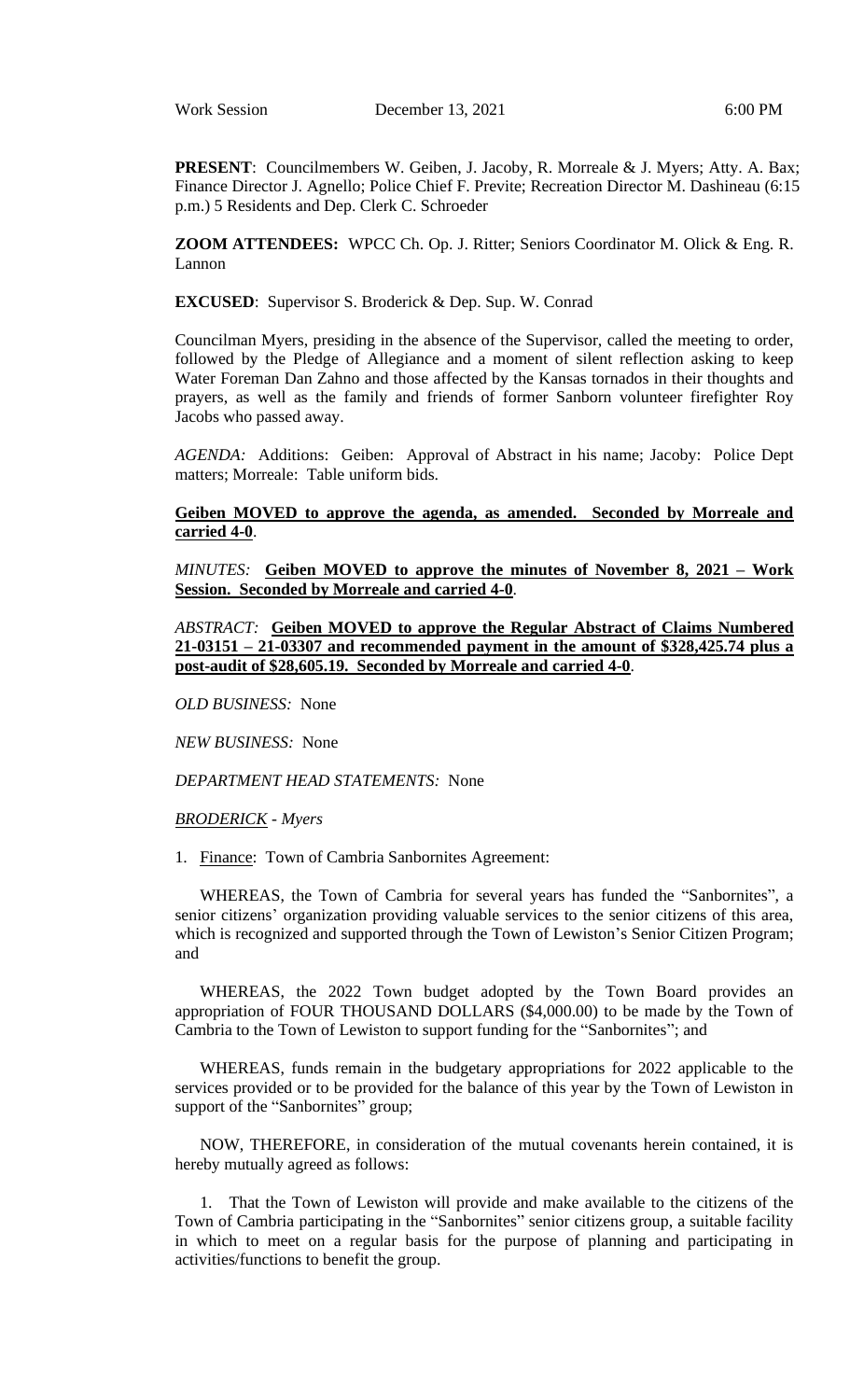2. The Town of Lewiston will continue to make available for the calendar and fiscal year 2022 the aforesaid services and, in consideration therefore, the Town of Cambria will make available FOUR THOUSAND DOLLARS (\$4,000.00) in the budgetary appropriations for the "Sanbornites" activities as sponsored through the Town of Lewiston.

3. Payment of the total shall be made by February 28, 2022, provided that a fully executed copy of the annual agreement has been filed with the Town Clerk.

4. The Town of Cambria and the Town of Lewiston will re-negotiate this grant on a yearly basis.

#### **Geiben MOVED the agreement, as presented, and authorized the Supervisor to sign said agreement. Seconded by Jacoby and carried 4-0**.

- 2. Finance: Budget Revisions
	- a) A request to move \$2,531.00 to Assessor Equipment (A00-1355-0200-0000) from Assessor Personal (A00-1355-0100-0000) to cover the purchase of two new computers.
	- b) A request to move \$3,500.00 to Recreation Personnel (A00-7020-0100-0000) from Recreation Contractual (A00-7310-0400-0000) to cover payroll of Recreation employees.
	- c) A request to move \$20,000.00 to Out of Dept Ice Rink Personnel (A00-7110-0100- 4403) from Recreational Seasonal Help Personal (A00-7310-0100-0000) to cover payroll of Parks employees working at the Ice Rink.
	- d) A request to move \$1,588.00 to Union Welfare Benefits (A00-9070-0800-0000) from State Retirement (A00-9010-0800-0000) to cover the change in personnel benefits that occurred in the fiscal year.
	- e) A request to move \$10,000.00 to Police SRO Personnel (B00-3120-0100-0025) from Police SRO revenue (B00-1000-1520-0220) to cover SRO payroll expenses which are completely reimbursed by the NW School District.
	- f) A request to move \$16.00 to Disability Insurance (B00-9055-0800-0000) from State Retirement (B00-9010-0800-0000) to cover the change in personnel benefits that occurred in the fiscal year.
	- g) A request to move a total of \$35,000.00 to Highway General Repairs Personnel (DB0-5110-0100-0000) from Highway Snow Removal Contractual (DB0-5142-0400- 0000) to cover payroll expenses.
	- h) A request to move \$20,228.00 to Union Welfare Benefits (DB0-9070-0800-0000) with \$6,212.00 from General Repairs Safety and Training (DB0-5110-0400-5110) and \$14,016.00 from Hospital and Medical Insurance (DB0-9060-0800-0000) to cover the change in personnel benefits that occurred in the fiscal year.
	- i) A request to move \$9,010.00 to French Landing Drainage District Contractual (S10- 8540-0400-0000) from French Landing Drainage District Fund Balance (S10-1000- 0599-0000) to cover the approved work performed on the bioretention pond.
	- j) A request to move \$1,180.00 to Sanitary Sewer Gasoline/Diesel (SS2-8120-0400- 3510) with \$963.00 from State Retirement (SS2-9010-0800-0000) and \$117 from Insurance (SS2-1910-0400-0000) and \$100 from Worker Compensation (SS2-9040-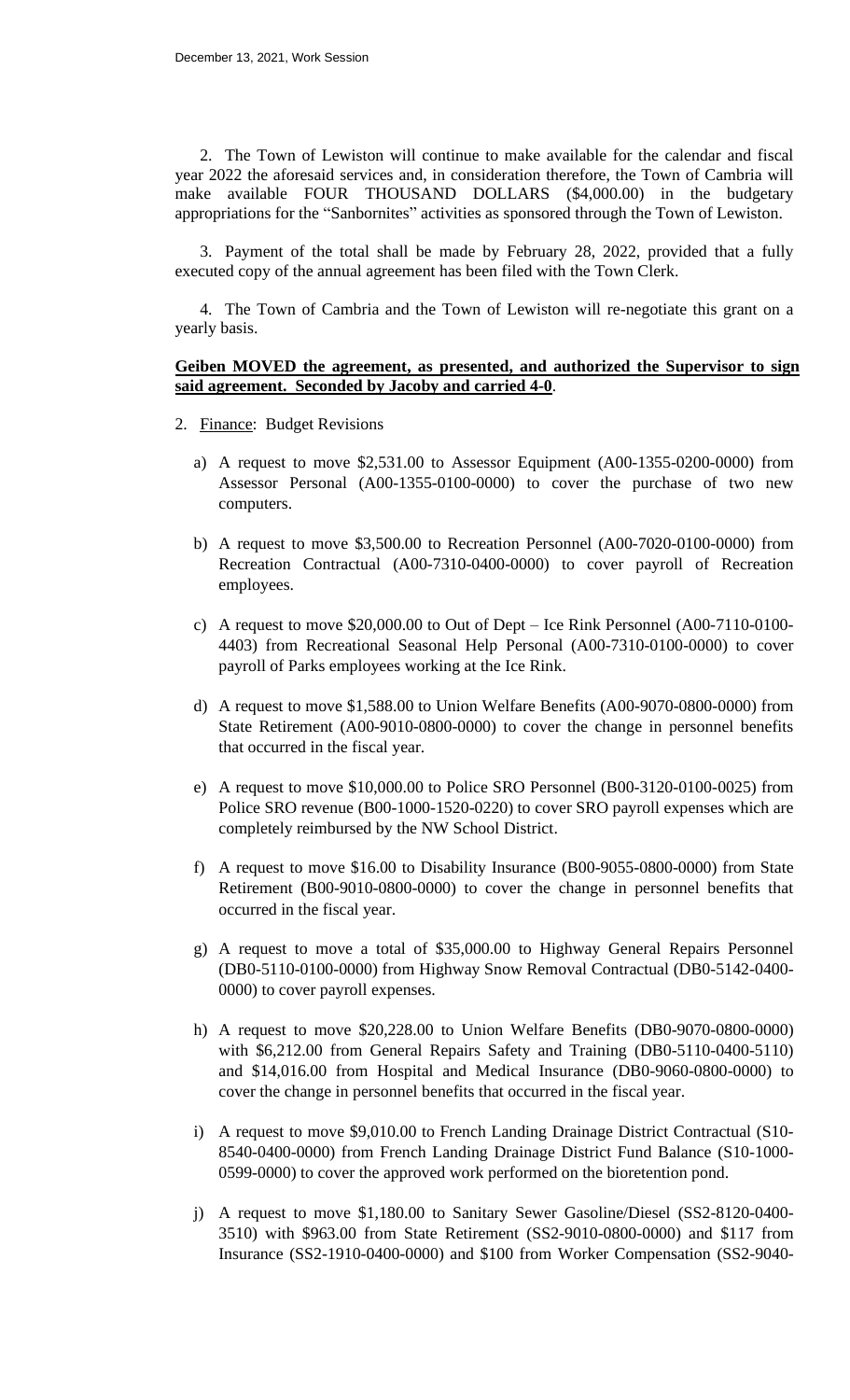0800-0000) to cover gasoline and diesel expenses through the remainder of the year due to the increased prices of those commodities.

### **Geiben MOVED the budget revisions, as submitted. Seconded by Jacoby and carried 4-0**.

2. Water – Truck Purchase (Ford F-250): Morreale said this is a State Bid purchase. The cost for the truck and service body is \$51,430.15.

**Jacoby MOVED to approve the State bid purchase of a Ford F-250 XLT Regular Cab 4x4 w/Service Body for the Water Department from Delacy Ford, in the amount of \$51,430.15. Seconded by Geiben and carried 4-0**.

- 3. New Year's Holiday: **Geiben MOVED to set December 31, 2021 as the New Year's Day Holiday for 2022. Seconded by Morreale and carried 4-0**.
- 4. Re-organization/January Work Session: **Morreale MOVED to schedule the Reorganization/Work Session for Monday, January 10, 2022 @ 6:00 p.m. Seconded by Jacoby and carried 4-0**.
- 5. Engineering: Eng. Lannon (via Zoom) said he sent over a proposal earlier for professional engineering services in connection with completion of a Town-wide Drainage Study. No action will be taken this evening. It was submitted for the Board's review.

As for the Waterline Project, Lannon said they are completing the bore under the CSX Railroad. This is the last segment and should be done by the end of the week, weather permitting.

### *GEIBEN:*

1. Senior Center Chairs: Geiben said the Coordinator obtained three quotes for 100 chairs for the Senior Center. She would like to purchase Emma + Oliver Trapezoidal Black Stacking Banquet Chairs in the amount of \$44.99/chair. The total cost would be \$4,499.00 thru Amazon.

## **Geiben MOVED for approval of the purchase of 100 Chairs thru Amazon. Seconded by Jacoby and carried 4-0**.

Geiben said some of the old chairs went to the ice rink. If any other Town department is interested in the remaining chairs, they should reach out to Coordinator Olick before they to go auction.

## 2. Senior Van Driver: **Geiben MOVED to hire William Miller as Van Driver at \$12.50 per hour. Seconded by Morreale and carried 4-0**.

### *JACOBY:*

Police: **Jacoby MOVED to accept the resignation of Joshua Cain as Police Officer, effective December 10, 2021, and thanked him for his service. Seconded by Geiben and carried 4-0**.

## **Jacoby MOVED to hire Colin King as Police Officer. Seconded by Geiben and carried 4-0**.

# *MORREALE:*

1. SEQRA: **Morreale MOVED to authorize GHD to initiate the Long Form SEQRA review for a Community Solar Project at 2660 Saunders Settlement Rd. Seconded by Geiben and carried 4-0**.